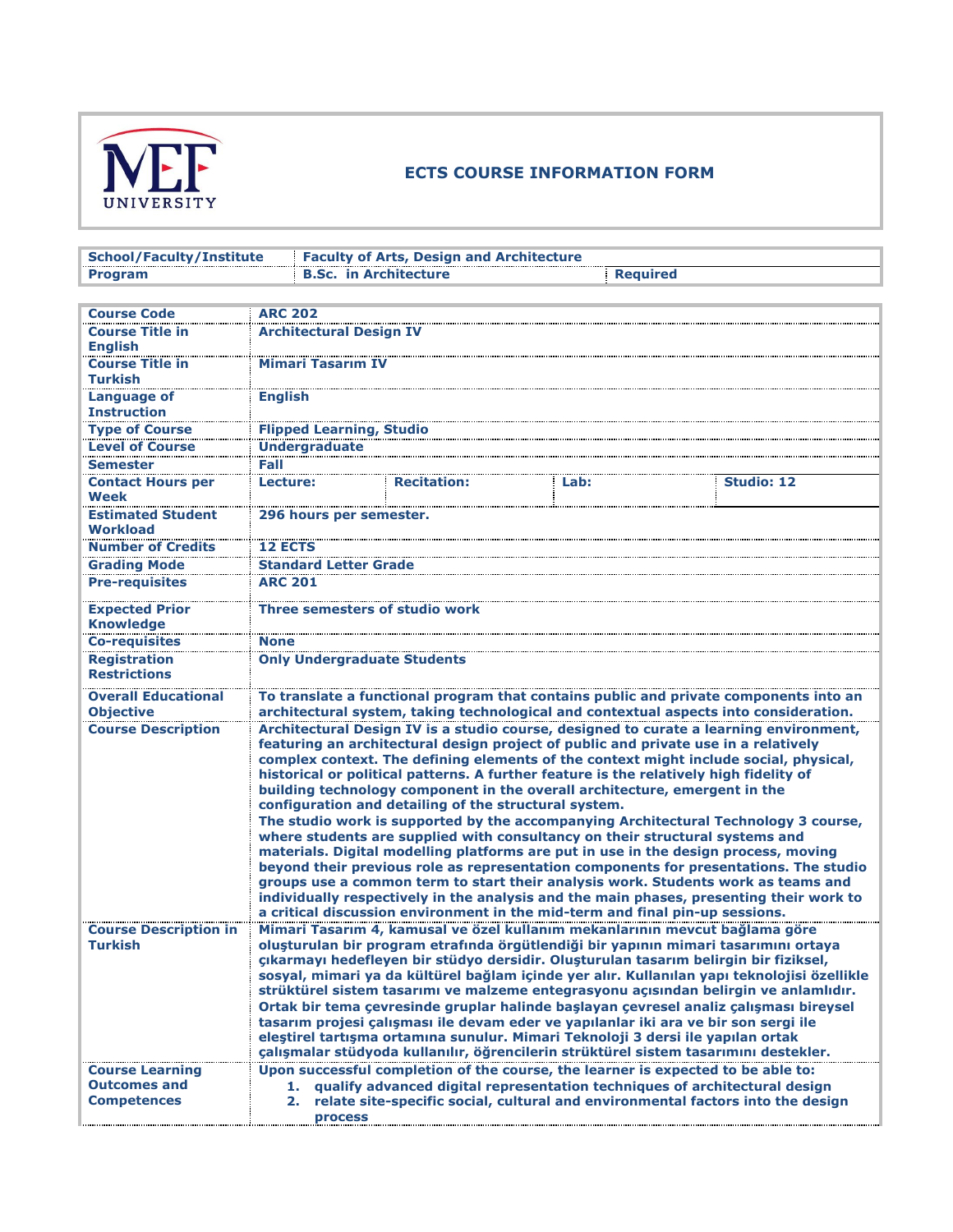| 3. demonstrate competence in selection and integration of structural systems<br>into the architectural design                                                              |                         |                            |  |  |  |  |  |
|----------------------------------------------------------------------------------------------------------------------------------------------------------------------------|-------------------------|----------------------------|--|--|--|--|--|
| <b>Relation to Program Outcomes and Competences:</b><br><b>S=Supportive</b><br><b>H=Highly Related</b><br>$N = None$                                                       |                         |                            |  |  |  |  |  |
| <b>Program Outcomes and Competences</b>                                                                                                                                    | <b>Level</b>            | <b>Assessed by</b>         |  |  |  |  |  |
|                                                                                                                                                                            | N/S/H                   | Reviews, HW,               |  |  |  |  |  |
| 1. Ability to read, write and speak effectively in Turkish and English, equivalent                                                                                         | N                       | Assignment.                |  |  |  |  |  |
| to a B2 European Language Passport Level in English.                                                                                                                       |                         |                            |  |  |  |  |  |
| 2. Ability to question and interpret ideas considering diverse points of view;                                                                                             | N                       |                            |  |  |  |  |  |
| gather and use data, develop concepts related to people, places and the<br>environment, and make individual decisions.                                                     |                         |                            |  |  |  |  |  |
| 3. Ability to use appropriate graphical methods including freehand and digital                                                                                             | н                       | Project,                   |  |  |  |  |  |
| drawing techniques, (ECDL advanced) in order to develop ideas in addition to                                                                                               |                         | Assignment                 |  |  |  |  |  |
| communicate the process of design.<br>4. Ability to use fundamental principles of architectural design considering the                                                     | н                       | <b>Reviews</b><br>Project, |  |  |  |  |  |
| place, climate, people, society as factors, and simultaneously express present                                                                                             |                         | Assignment                 |  |  |  |  |  |
| principles in relevant precedents.                                                                                                                                         |                         | <b>Reviews</b>             |  |  |  |  |  |
| 5. Understanding of architectural principles belonging to global and local cultures<br>shaped by the climatic, technological, socioeconomic, cultural factors, in addition | N                       |                            |  |  |  |  |  |
| to principles of historic preservation while developing architectural and urban                                                                                            |                         |                            |  |  |  |  |  |
| design projects.                                                                                                                                                           |                         |                            |  |  |  |  |  |
| 6. Understanding the theories and methods used to describe the relationship                                                                                                | $\mathbf{s}$            |                            |  |  |  |  |  |
| between human behavior and physical environment; and concurrently<br>understanding different needs, values, behavioral norms, social and spatial                           |                         |                            |  |  |  |  |  |
| patterns of different cultures.                                                                                                                                            |                         |                            |  |  |  |  |  |
| 7. Ability to apply various stages of design processes considering the client and                                                                                          | $\mathbf{s}$            |                            |  |  |  |  |  |
| user needs, which include space and equipment requirements besides site<br>conditions and relevant laws and standards.                                                     |                         |                            |  |  |  |  |  |
| 8. Understanding the role of applied research in determining function, form and                                                                                            | N                       |                            |  |  |  |  |  |
| systems and their impact on human conditions and behavior.                                                                                                                 |                         |                            |  |  |  |  |  |
| 9. Understanding of the basic principles of static and dynamic structural<br>behavior that withstand gravity and lateral forces, in addition to the evolution              | н                       | Project,<br>Assignment     |  |  |  |  |  |
| and applications of structural systems.                                                                                                                                    |                         | <b>Reviews</b>             |  |  |  |  |  |
| 10. Ability to apply the principles of sustainability in architectural and urban                                                                                           | N                       |                            |  |  |  |  |  |
| design projects that aim to preserve the natural and historic resources and                                                                                                |                         |                            |  |  |  |  |  |
| provide healthful environments.<br>11. Ability to apply the fundamental principles of building and safety systems                                                          | $\overline{\mathbf{s}}$ |                            |  |  |  |  |  |
| such as mechanical, electrical, fire prevention, vertical circulation additionally to                                                                                      |                         |                            |  |  |  |  |  |
| principles of accessibility into the design of buildings.                                                                                                                  |                         |                            |  |  |  |  |  |
| 12. Understanding the basic principles in the selection of materials, products,<br>components and assemblies, based on their characteristics together with their           | S                       | Project,<br>Assignment     |  |  |  |  |  |
| performance, including their environmental impact and reuse possibilities.                                                                                                 |                         |                            |  |  |  |  |  |
| 13. Ability to produce a comprehensive architectural project from the schematic                                                                                            | N                       |                            |  |  |  |  |  |
| design phase to design development phase, while integrating structural systems,<br>life safety and sustainability principles.                                              |                         |                            |  |  |  |  |  |
| 14. Understanding the principles of environmental systems such as energy                                                                                                   | N                       |                            |  |  |  |  |  |
| preservation, active and passive heating and cooling systems, air quality, solar                                                                                           |                         |                            |  |  |  |  |  |
| orientation, day lighting and artificial illumination, and acoustics; in addition to<br>the use of appropriate performance assessment tools.                               |                         |                            |  |  |  |  |  |
| 15. Ability to choose appropriate materials, products and components in the                                                                                                | S                       | Project,                   |  |  |  |  |  |
| implementation of design building envelope systems.                                                                                                                        |                         | Assignment                 |  |  |  |  |  |
| 16. Ability to understand the principles and concepts of different fields in                                                                                               | N                       |                            |  |  |  |  |  |
| multidisciplinary design processes and the ability to work in collaboration with                                                                                           |                         |                            |  |  |  |  |  |
| others as a member of the design team.                                                                                                                                     |                         |                            |  |  |  |  |  |
| 17. Understanding the responsibility of the architect to organize and lead design                                                                                          | N                       |                            |  |  |  |  |  |
| and construction processes considering the environmental, social and aesthetic<br>issues of the society.                                                                   |                         |                            |  |  |  |  |  |
| 18. Understanding the legal responsibilities of the architect effecting the design                                                                                         | N                       |                            |  |  |  |  |  |
| and construction of a building such as public health and safety; accessibility,                                                                                            |                         |                            |  |  |  |  |  |
| preservation, building codes and regulations as well as user rights.                                                                                                       |                         |                            |  |  |  |  |  |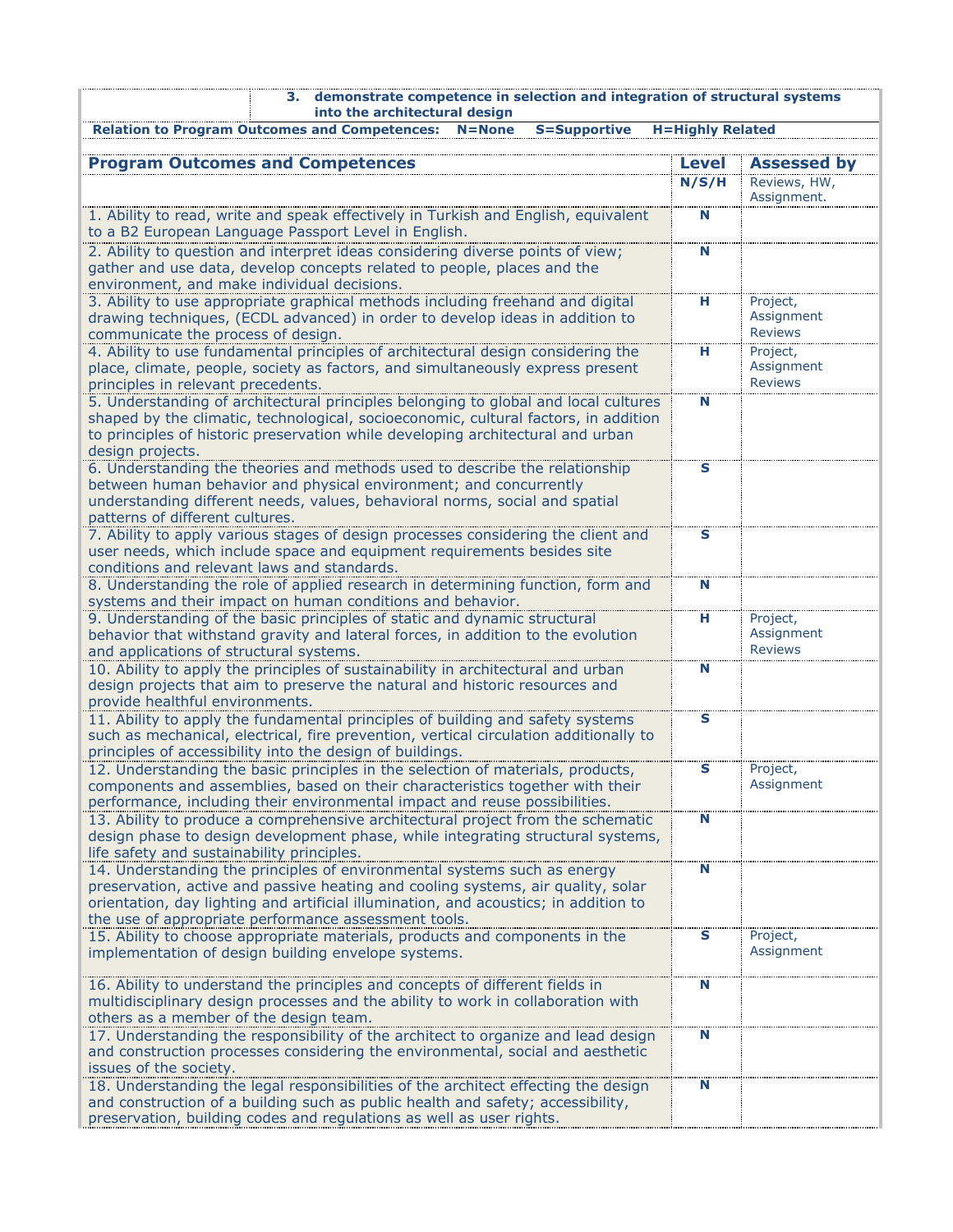| 19. Ability to understand the ethical issues involved in the design and<br>s<br>construction of buildings and provide services for the benefit of the society. In<br>addition to the ability to act with social responsibility in global and local scales<br>that contribute to the well being of the society.<br>20. Understanding the methods for competing for commissions, selecting<br>N<br>consultants and assembling teams, recommending project delivery methods,<br>which involve financial management and business planning, time management,<br>risk management, mediation and arbitration. |                                                                                                                                                                                                                                                                                   |                                                                                        |  |  |  |  |
|--------------------------------------------------------------------------------------------------------------------------------------------------------------------------------------------------------------------------------------------------------------------------------------------------------------------------------------------------------------------------------------------------------------------------------------------------------------------------------------------------------------------------------------------------------------------------------------------------------|-----------------------------------------------------------------------------------------------------------------------------------------------------------------------------------------------------------------------------------------------------------------------------------|----------------------------------------------------------------------------------------|--|--|--|--|
|                                                                                                                                                                                                                                                                                                                                                                                                                                                                                                                                                                                                        |                                                                                                                                                                                                                                                                                   |                                                                                        |  |  |  |  |
|                                                                                                                                                                                                                                                                                                                                                                                                                                                                                                                                                                                                        | Prepared by and Date Irem Korkmaz 09.03.2020                                                                                                                                                                                                                                      |                                                                                        |  |  |  |  |
| Semester                                                                                                                                                                                                                                                                                                                                                                                                                                                                                                                                                                                               | Fall 2019-2020                                                                                                                                                                                                                                                                    |                                                                                        |  |  |  |  |
|                                                                                                                                                                                                                                                                                                                                                                                                                                                                                                                                                                                                        |                                                                                                                                                                                                                                                                                   |                                                                                        |  |  |  |  |
| <b>Name of Instructor</b>                                                                                                                                                                                                                                                                                                                                                                                                                                                                                                                                                                              | Arda İnceoğlu, Şebnem Yücel, Avşar Karababa, Ali Paşaoğlu, Gamze İşcan, Zeynep<br><b>Bacınoğlu</b>                                                                                                                                                                                |                                                                                        |  |  |  |  |
| <b>Course Contents</b>                                                                                                                                                                                                                                                                                                                                                                                                                                                                                                                                                                                 | Week                                                                                                                                                                                                                                                                              | <b>Topic</b>                                                                           |  |  |  |  |
|                                                                                                                                                                                                                                                                                                                                                                                                                                                                                                                                                                                                        | 1.                                                                                                                                                                                                                                                                                | <b>Introduction</b>                                                                    |  |  |  |  |
|                                                                                                                                                                                                                                                                                                                                                                                                                                                                                                                                                                                                        |                                                                                                                                                                                                                                                                                   | Site Seeing, potentials of the sites, photos, documentation                            |  |  |  |  |
|                                                                                                                                                                                                                                                                                                                                                                                                                                                                                                                                                                                                        | 2.<br>3.                                                                                                                                                                                                                                                                          | <b>Group Work/Research on Subject</b><br><b>Group Work/Research on Subject</b>         |  |  |  |  |
|                                                                                                                                                                                                                                                                                                                                                                                                                                                                                                                                                                                                        | 4.                                                                                                                                                                                                                                                                                | <b>Group Presentations and Submission</b>                                              |  |  |  |  |
|                                                                                                                                                                                                                                                                                                                                                                                                                                                                                                                                                                                                        |                                                                                                                                                                                                                                                                                   | <b>Site Analysis &amp; Concept</b>                                                     |  |  |  |  |
|                                                                                                                                                                                                                                                                                                                                                                                                                                                                                                                                                                                                        | 5.                                                                                                                                                                                                                                                                                | <b>Site Analysis &amp; Concept</b>                                                     |  |  |  |  |
| <b>Site Analysis &amp; Concept</b><br>6.<br><b>Mid-Term Reviews</b>                                                                                                                                                                                                                                                                                                                                                                                                                                                                                                                                    |                                                                                                                                                                                                                                                                                   |                                                                                        |  |  |  |  |
|                                                                                                                                                                                                                                                                                                                                                                                                                                                                                                                                                                                                        | 7.                                                                                                                                                                                                                                                                                | <b>Progress</b>                                                                        |  |  |  |  |
|                                                                                                                                                                                                                                                                                                                                                                                                                                                                                                                                                                                                        | 8.                                                                                                                                                                                                                                                                                | <b>Progress</b>                                                                        |  |  |  |  |
|                                                                                                                                                                                                                                                                                                                                                                                                                                                                                                                                                                                                        | 9.                                                                                                                                                                                                                                                                                | <b>Progress</b>                                                                        |  |  |  |  |
|                                                                                                                                                                                                                                                                                                                                                                                                                                                                                                                                                                                                        | 10.                                                                                                                                                                                                                                                                               | <b>Progress</b><br><b>Technology Integration</b>                                       |  |  |  |  |
|                                                                                                                                                                                                                                                                                                                                                                                                                                                                                                                                                                                                        | 11.<br><b>Progress</b><br><b>Technology Integration</b>                                                                                                                                                                                                                           |                                                                                        |  |  |  |  |
|                                                                                                                                                                                                                                                                                                                                                                                                                                                                                                                                                                                                        | 12.                                                                                                                                                                                                                                                                               | <b>Progress</b><br><b>Mid-Term Reviews</b>                                             |  |  |  |  |
|                                                                                                                                                                                                                                                                                                                                                                                                                                                                                                                                                                                                        | 13.                                                                                                                                                                                                                                                                               | <b>Progress-Modelling Feedback</b>                                                     |  |  |  |  |
|                                                                                                                                                                                                                                                                                                                                                                                                                                                                                                                                                                                                        | 14.                                                                                                                                                                                                                                                                               | <b>Final Tuning (Modelling, Layouts)</b>                                               |  |  |  |  |
|                                                                                                                                                                                                                                                                                                                                                                                                                                                                                                                                                                                                        | 15.                                                                                                                                                                                                                                                                               | <b>Final Assessment</b>                                                                |  |  |  |  |
|                                                                                                                                                                                                                                                                                                                                                                                                                                                                                                                                                                                                        | 16.                                                                                                                                                                                                                                                                               | <b>Final Assessment</b>                                                                |  |  |  |  |
| <b>Required/Recommen</b><br>ded                                                                                                                                                                                                                                                                                                                                                                                                                                                                                                                                                                        | <b>Recommended Reading:</b>                                                                                                                                                                                                                                                       |                                                                                        |  |  |  |  |
| <b>Readings</b>                                                                                                                                                                                                                                                                                                                                                                                                                                                                                                                                                                                        | Hebel, D.E., Wisniewska, M.H., Heisel, F. (2014) Building From Waste, Birkauser, Basel<br>McDonough, W., Braungart, M. (2002) Cradle to Cradle, Northpoint Press, New York                                                                                                        |                                                                                        |  |  |  |  |
| <b>Teaching Methods</b>                                                                                                                                                                                                                                                                                                                                                                                                                                                                                                                                                                                |                                                                                                                                                                                                                                                                                   | The course follows the 'Flipped classroom' model, with the in-class studies and studio |  |  |  |  |
|                                                                                                                                                                                                                                                                                                                                                                                                                                                                                                                                                                                                        | work.<br>Each Friday at the end of the class students are expected to upload their weekly<br>productions to the shared folder.                                                                                                                                                    |                                                                                        |  |  |  |  |
| <b>Homework and</b>                                                                                                                                                                                                                                                                                                                                                                                                                                                                                                                                                                                    |                                                                                                                                                                                                                                                                                   | 1 Research, 1 Preliminary assignment                                                   |  |  |  |  |
| <b>Projects</b>                                                                                                                                                                                                                                                                                                                                                                                                                                                                                                                                                                                        |                                                                                                                                                                                                                                                                                   |                                                                                        |  |  |  |  |
| <b>Laboratory Work</b>                                                                                                                                                                                                                                                                                                                                                                                                                                                                                                                                                                                 |                                                                                                                                                                                                                                                                                   |                                                                                        |  |  |  |  |
| <b>Computer Use</b>                                                                                                                                                                                                                                                                                                                                                                                                                                                                                                                                                                                    | Yes                                                                                                                                                                                                                                                                               |                                                                                        |  |  |  |  |
| <b>Other Activities</b><br><b>Assessment Methods</b>                                                                                                                                                                                                                                                                                                                                                                                                                                                                                                                                                   | <b>Field Trips</b>                                                                                                                                                                                                                                                                |                                                                                        |  |  |  |  |
|                                                                                                                                                                                                                                                                                                                                                                                                                                                                                                                                                                                                        | 1. %60 Studio Performance<br>2.9640<br><b>Final Submission</b>                                                                                                                                                                                                                    |                                                                                        |  |  |  |  |
| <b>Course</b><br><b>Administration</b>                                                                                                                                                                                                                                                                                                                                                                                                                                                                                                                                                                 | Office: Block A, Floor 5<br>Email: karababaa@mef.edu.tr<br>Student participation will be essential for the design studio. Attending both reviews<br>including the Final Review are crucial elements in the final grade.<br>80% attendance is compulsory for a successful outcome. |                                                                                        |  |  |  |  |